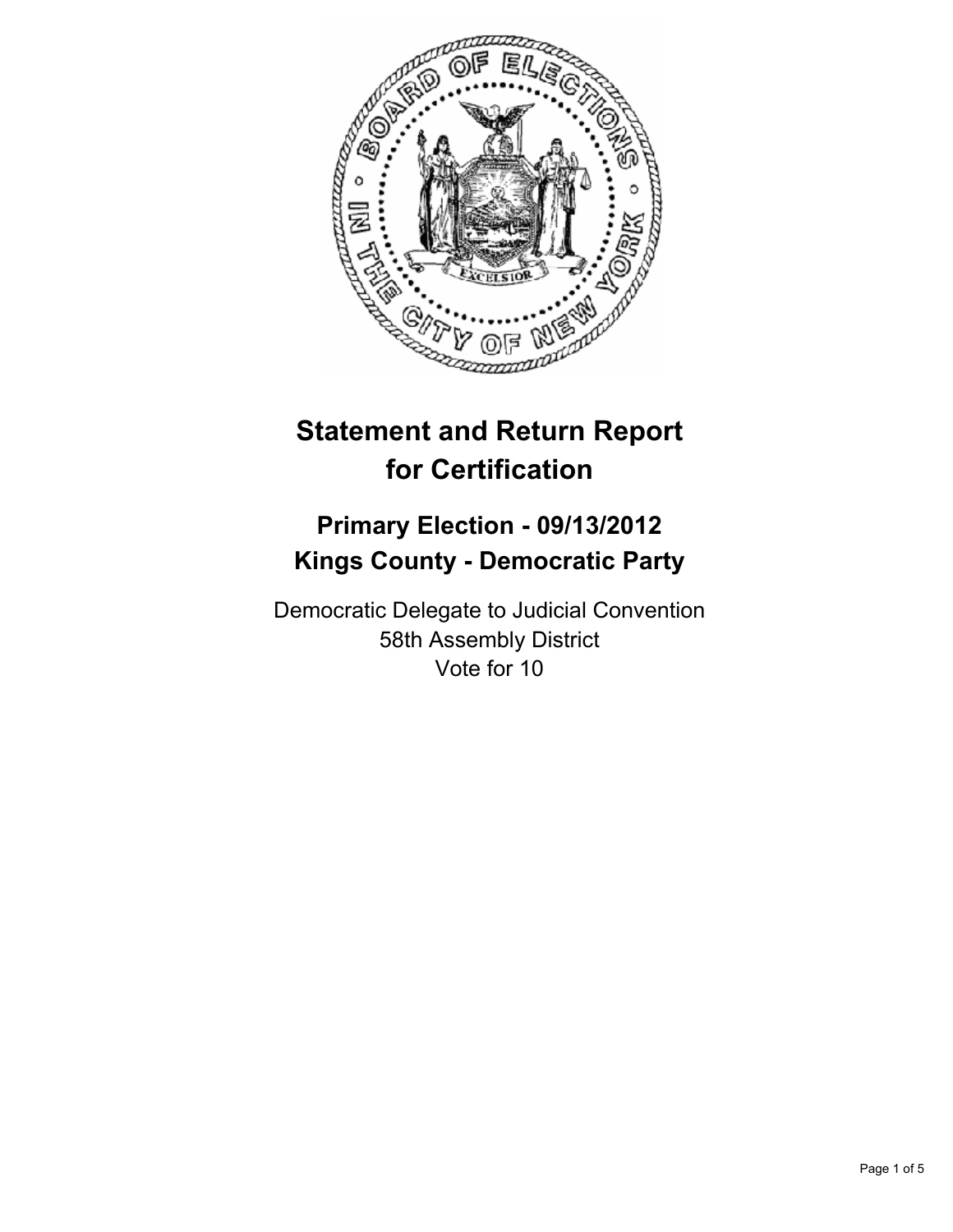

### **Assembly District 58**

| <b>PUBLIC COUNTER</b>                                    | 5,887          |
|----------------------------------------------------------|----------------|
| <b>EMERGENCY</b>                                         | 1              |
| ABSENTEE/MILITARY                                        | 196            |
| <b>FEDERAL</b>                                           | 0              |
| <b>SPECIAL PRESIDENTIAL</b>                              | 0              |
| <b>AFFIDAVIT</b>                                         | 89             |
| <b>Total Ballots</b>                                     | 6,173          |
| Less - Inapplicable Federal/Special Presidential Ballots | 0              |
| <b>Total Applicable Ballots</b>                          | 6,173          |
| DALTON D. ROBINSON                                       | 2,142          |
| ELVERTA H. CAMPBELL                                      | 1,764          |
| <b>ANNIE WISE</b>                                        | 1,947          |
| MILDRED A. MCGILL                                        | 1,764          |
| <b>NOEL L. JOHNSON</b>                                   | 1,918          |
| <b>FRANCES BURCH</b>                                     | 1,308          |
| <b>ISSABEL JONES</b>                                     | 1,865          |
| <b>ANN JONES</b>                                         | 1,937          |
| EMILE L. ROBERTSON                                       | 1,602          |
| SHIRLEY T. RIDGEWAY                                      | 1,636          |
| <b>LENA SEABROOK</b>                                     | 1,458          |
| <b>MARRIETTE SMALL</b>                                   | 1,502          |
| <b>FRANCES CAREY</b>                                     | 1,650          |
| <b>CARMEN MCFARLANE</b>                                  | 1,576          |
| <b>ARNOLD BURNS</b>                                      | 1,221          |
| A.J. JENKINS (WRITE-IN)                                  | 1              |
| AIDA WILSON (WRITE-IN)                                   | $\overline{2}$ |
| AYSHA GOURDINE (WRITE-IN)                                | 1              |
| <b>BARBARA FAISON (WRITE-IN)</b>                         | 1              |
| BARBARA ROLLINS (WRITE-IN)                               | 1              |
| CAROL FAISON (WRITE-IN)                                  | 1              |
| DAWANDA PEARSON (WRITE-IN)                               | 1              |
| DIANE GORDON (WRITE-IN)                                  | 1              |
| DWAYNE FAISON (WRITE-IN)                                 | 1              |
| EARL LUCAS (WRITE-IN)                                    | 1              |
| ED POWELL (WRITE-IN)                                     | 1              |
| GAIL REZO BARNETL (WRITE-IN)                             | 1              |
| JOHN W. MCCADIGY JR. (WRITE-IN)                          | 1              |
| JOHN WILLIAMS (WRITE-IN)                                 | 1              |
| <b>JOSUE PIERRE (WRITE-IN)</b>                           | 2              |
| KATHLEEN LUCAS (WRITE-IN)                                | 1              |
| KENNY MCLEMORE (WRITE-IN)                                | 1              |
| KHADIJAH JOHNSON (WRITE-IN)                              | 2              |
| NICHOLA CUMMINGS (WRITE-IN)                              | 1              |
| RODNEYSE BICHOTTE (WRITE-IN)                             | 1              |
| ROY ANTOINE (WRITE-IN)                                   | 1              |
| SHIRLEY PAZANT (WRITE-IN)                                | 1              |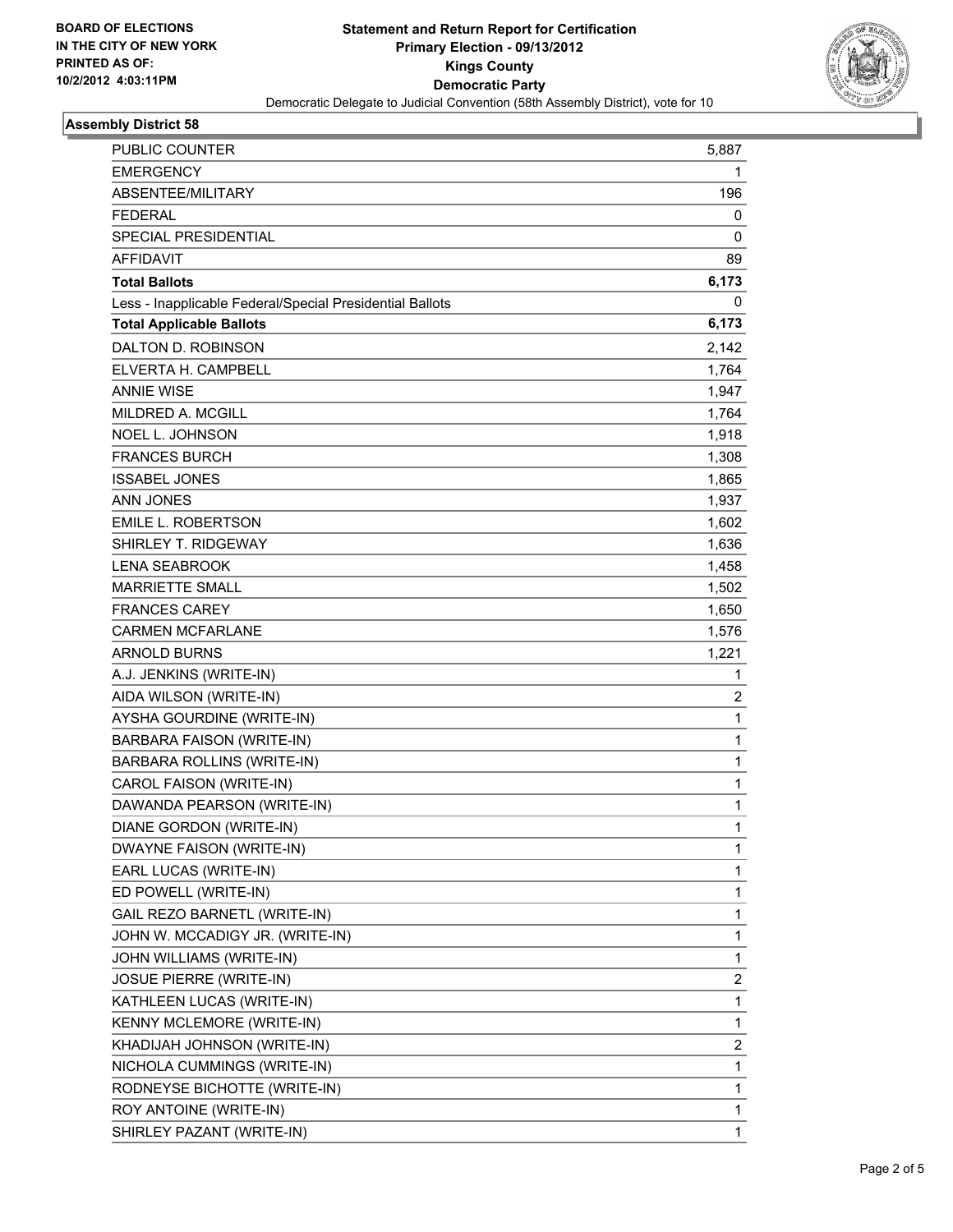

### **Assembly District 58**

| UNATTRIBUTABLE WRITE-IN (WRITE-IN) | 297    |
|------------------------------------|--------|
| VEVETTE MEALY (WRITE-IN)           |        |
| WILLIAM WILLIAMS (WRITE-IN)        |        |
| YVETTE CLARKE (WRITE-IN)           |        |
| <b>Total Votes</b>                 | 25.615 |
| Unrecorded                         | 36.115 |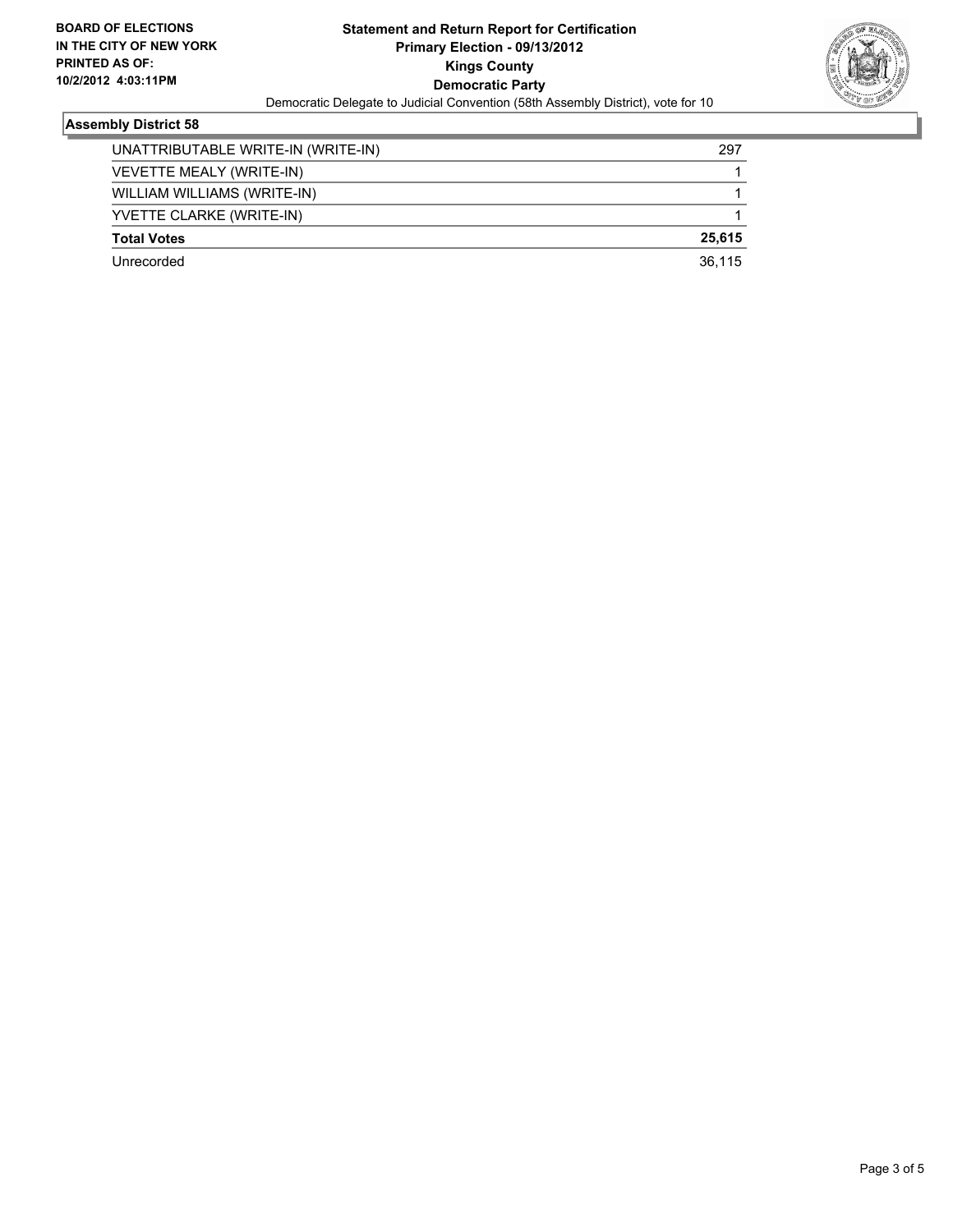

#### **Total for Democratic Delegate to Judicial Convention (58th Assembly District) - Kings County**

| PUBLIC COUNTER                                           | 5,887          |
|----------------------------------------------------------|----------------|
| <b>EMERGENCY</b>                                         | 1              |
| ABSENTEE/MILITARY                                        | 196            |
| <b>FEDERAL</b>                                           | 0              |
| SPECIAL PRESIDENTIAL                                     | 0              |
| <b>AFFIDAVIT</b>                                         | 89             |
| <b>Total Ballots</b>                                     | 6,173          |
| Less - Inapplicable Federal/Special Presidential Ballots | 0              |
| <b>Total Applicable Ballots</b>                          | 6,173          |
| DALTON D. ROBINSON                                       | 2,142          |
| ELVERTA H. CAMPBELL                                      | 1,764          |
| <b>ANNIE WISE</b>                                        | 1,947          |
| <b>MILDRED A. MCGILL</b>                                 | 1,764          |
| <b>NOEL L. JOHNSON</b>                                   | 1,918          |
| <b>FRANCES BURCH</b>                                     | 1,308          |
| <b>ISSABEL JONES</b>                                     | 1,865          |
| <b>ANN JONES</b>                                         | 1,937          |
| EMILE L. ROBERTSON                                       | 1,602          |
| SHIRLEY T. RIDGEWAY                                      | 1,636          |
| LENA SEABROOK                                            | 1,458          |
| <b>MARRIETTE SMALL</b>                                   | 1,502          |
| <b>FRANCES CAREY</b>                                     | 1,650          |
| <b>CARMEN MCFARLANE</b>                                  | 1,576          |
| <b>ARNOLD BURNS</b>                                      | 1,221          |
| A.J. JENKINS (WRITE-IN)                                  | 1              |
| AIDA WILSON (WRITE-IN)                                   | $\overline{c}$ |
| AYSHA GOURDINE (WRITE-IN)                                | $\mathbf 1$    |
| <b>BARBARA FAISON (WRITE-IN)</b>                         | 1              |
| BARBARA ROLLINS (WRITE-IN)                               | $\mathbf 1$    |
| CAROL FAISON (WRITE-IN)                                  | $\mathbf 1$    |
| DAWANDA PEARSON (WRITE-IN)                               | 1              |
| <b>DIANE GORDON (WRITE-IN)</b>                           | $\mathbf{1}$   |
| DWAYNE FAISON (WRITE-IN)                                 | 1              |
| EARL LUCAS (WRITE-IN)                                    | 1              |
| ED POWELL (WRITE-IN)                                     | 1              |
| GAIL REZO BARNETL (WRITE-IN)                             | $\mathbf 1$    |
| JOHN W. MCCADIGY JR. (WRITE-IN)                          | 1              |
| JOHN WILLIAMS (WRITE-IN)                                 | 1              |
| <b>JOSUE PIERRE (WRITE-IN)</b>                           | 2              |
| KATHLEEN LUCAS (WRITE-IN)                                | 1              |
| KENNY MCLEMORE (WRITE-IN)                                | 1              |
| KHADIJAH JOHNSON (WRITE-IN)                              | 2              |
| NICHOLA CUMMINGS (WRITE-IN)                              | 1              |
| RODNEYSE BICHOTTE (WRITE-IN)                             | 1              |
| ROY ANTOINE (WRITE-IN)                                   | 1              |
| SHIRLEY PAZANT (WRITE-IN)                                | $\mathbf{1}$   |